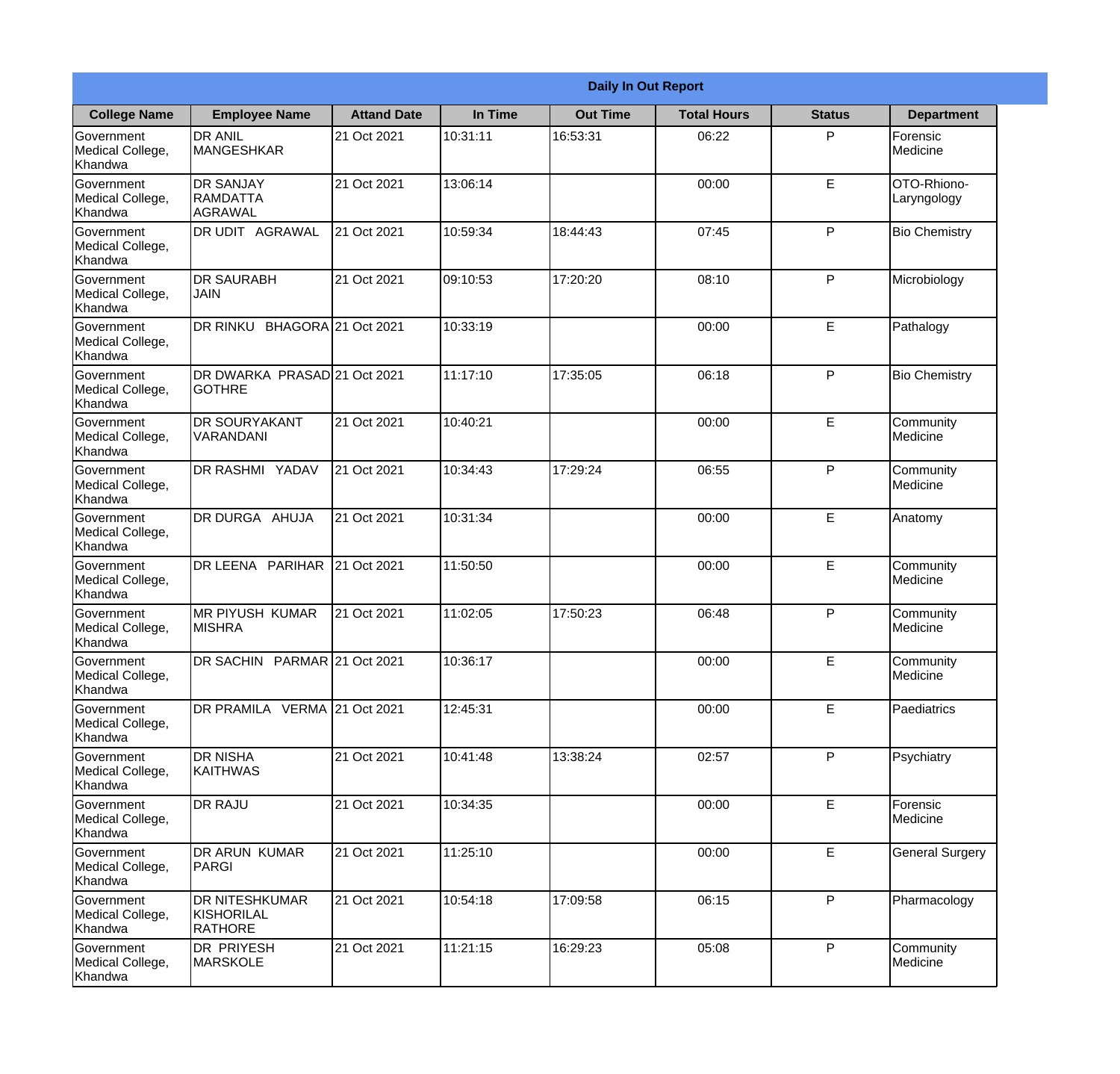| <b>Designation</b>                  | Category      |
|-------------------------------------|---------------|
| Assistant Professor   Para Clinical |               |
| Professor                           | Clinical      |
| Associate Professor Non Clinical    |               |
| Associate Professor Para Clinical   |               |
| Assistant Professor   Para Clinical |               |
| Demonstrator/Tutor   Non Clinical   |               |
| Demonstrator/Tutor   Para Clinical  |               |
| Assistant Professor   Para Clinical |               |
| Demonstrator/Tutor   Non Clinical   |               |
| <b>Assistant Professor</b>          | Para Clinical |
| Statistician                        | Para Clinical |
| Assistant Professor   Para Clinical |               |
| Professor                           | Clinical      |
| Assistant Professor   Clinical      |               |
| Demonstrator/Tutor   Para Clinical  |               |
| <b>Assistant Professor</b>          | Clinical      |
| Demonstrator/Tutor   Para Clinical  |               |
| Associate Professor Para Clinical   |               |

## **Daily In Out Report**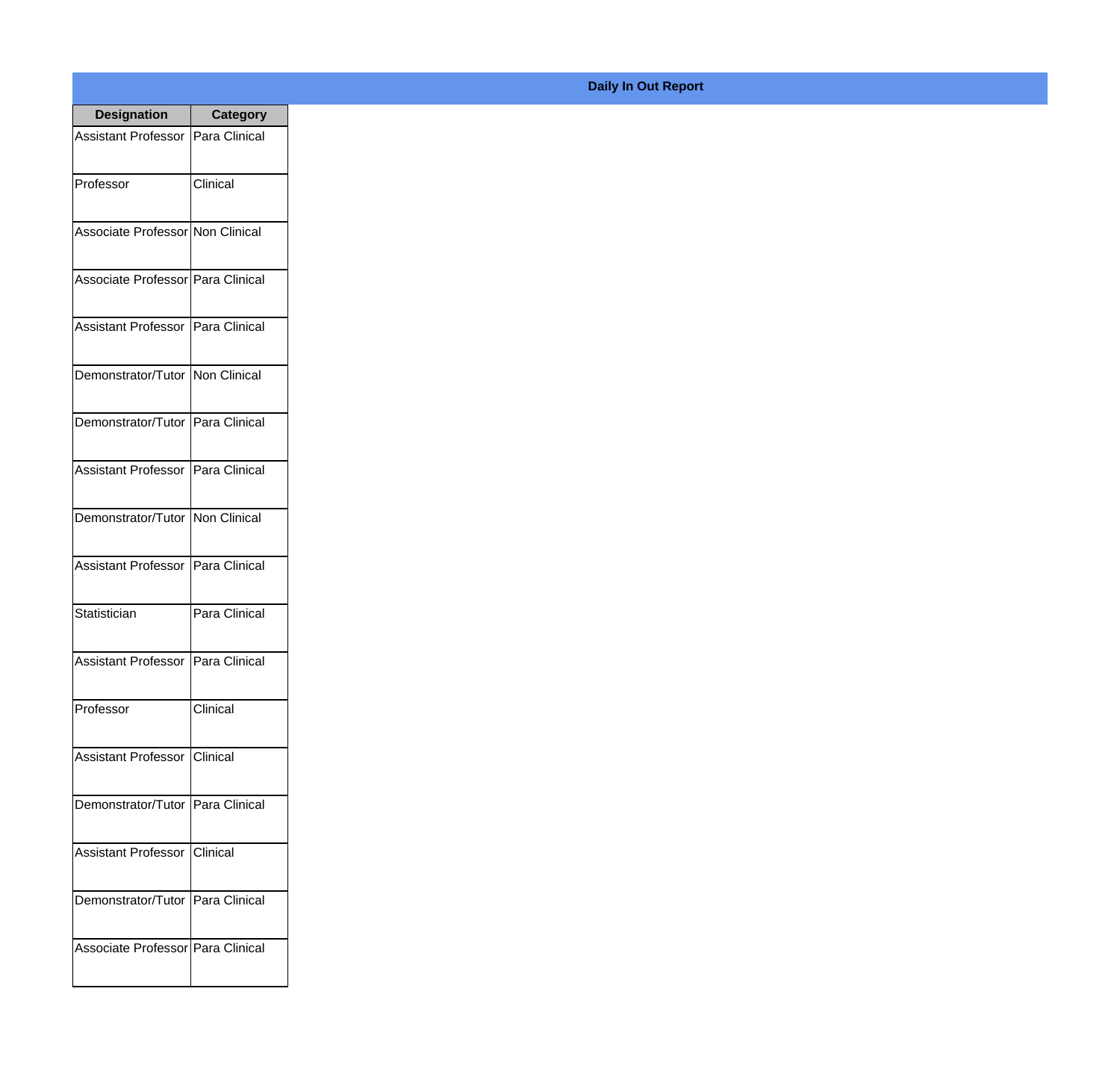|                                                   |                                          |             |          | <b>Daily In Out Report</b> |       |   |                                |
|---------------------------------------------------|------------------------------------------|-------------|----------|----------------------------|-------|---|--------------------------------|
| <b>Government</b><br>Medical College,<br>Khandwa  | DR PRIYESH<br><b>MARSKOLE</b>            | 21 Oct 2021 | 16:34:58 |                            | 05:08 | P | Community<br>Medicine          |
| Government<br>Medical College,<br>Khandwa         | <b>DR SANGEETA</b><br><b>CHINCHOLE</b>   | 21 Oct 2021 | 09:36:25 |                            | 00:00 | E | Physiology                     |
| Government<br>Medical College,<br>Khandwa         | DR SUNIL<br><b>BAJOLIYA</b>              | 21 Oct 2021 | 11:00:43 |                            | 00:00 | E | OTO-Rhiono-<br>Laryngology     |
| <b>Government</b><br>Medical College,<br>lKhandwa | <b>DR NISHA MANDLOI</b><br><b>PANWAR</b> | 21 Oct 2021 | 10:14:43 |                            | 00:00 | E | Obstetrics &<br>Gynaecology    |
| Government<br>Medical College,<br>Khandwa         | <b>DR NANDINI</b><br><b>DIXIT</b>        | 21 Oct 2021 | 12:22:21 |                            | 00:00 | E | Paediatrics                    |
| Government<br>Medical College,<br>Khandwa         | IDR SATISH<br><b>CHANDEL</b>             | 21 Oct 2021 | 11:15:53 |                            | 00:00 | E | Pharmacology                   |
| <b>Government</b><br>Medical College,<br>Khandwa  | DR YASHPAL RAY                           | 21 Oct 2021 | 12:21:52 |                            | 00:00 | E | Anatomy                        |
| Government<br>Medical College,<br>Khandwa         | RENU<br>WAGHMARE                         | 21 Oct 2021 | 12:03:40 |                            | 00:00 | E | Community<br><b>I</b> Medicine |